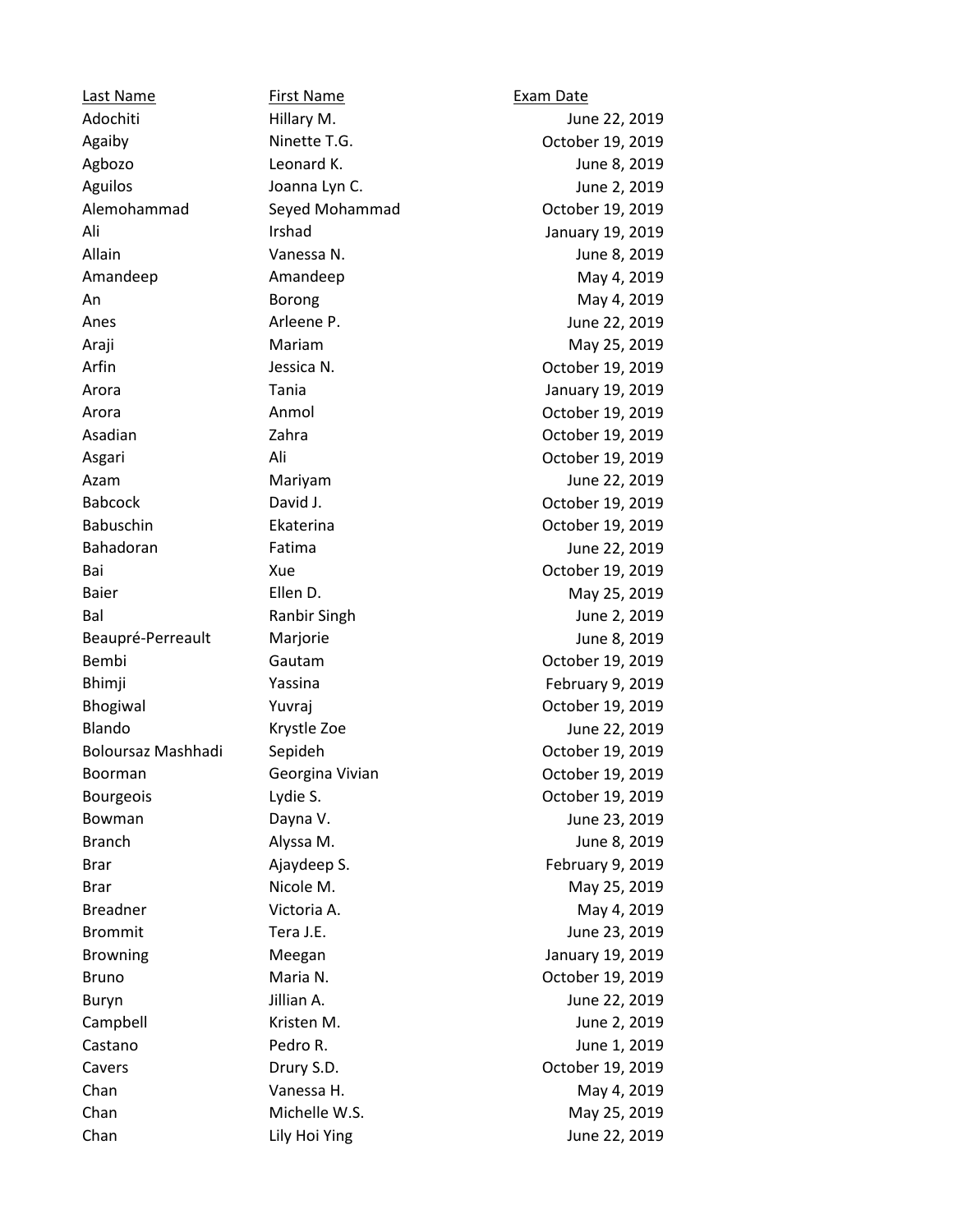Chau Jessica June 22, 2019 Chawla **Arshnoor Kaur Arshnoor Kaur** June 22, 2019 Chen Hengheng Hengheng June 22, 2019 Chen Yiwen October 19, 2019 Chen Jing Jing Chen Chen Detober 19, 2019 Chiasson David Lucille Chiasson David Lucille Chiasson David Lucille June 8, 2019 Chim Jacky October 19, 2019 Cho Se Jong Choose Choose 2019 Cole Tara M. November 16, 2019 Cook Brittany A. June 8, 2019 Corbin **Emma C.** Emma C. Service Corbin Lune 8, 2019 Couture Vanessa M. June 8, 2019 Cowan Jade R.M. May 25, 2019 Crook Hayley D. Hayley D. May 25, 2019 Cruz Amanda L. June 2, 2019 Csonka Sarah Dolly Minnie May 4, 2019 Curniski Pamela L. Pamela L. May 25, 2019 Dadvar Roya Roya January 19, 2019 Dandewich Jacey S. Shandewich Jacey S. The State of the United States of the United States June 2, 2019 Dang Shannon May 4, 2019 Day Carol-Anne May 25, 2019 Dazo Sheryll Ann A. June 22, 2019 Decena Jan A. October 19, 2019 Delany **Amber E.** Amber E. Amber E. Amber E. Amber E. Amber E. Amber 23, 2019 Dennis **Maggie L.** Maggie L. June 8, 2019 Derakhshani Mary A. May 4, 2019 Dervishi Sihana Sihana February 9, 2019 Desrochers Stéphanie June 8, 2019 Deveau Brittany J. Brittany J. Several Assemblance Brittany J. Annual Mune 8, 2019 Dhaliwal **Arshdeep Singh Community** Pebruary 9, 2019 Dhaliwal Simarjoat Simargoat June 22, 2019 Dhillon Inderpreet May 4, 2019 Dhillon **Amandeep Kaur** May 25, 2019 Di Changhuai Ester Changhuai Ester Coctober 19, 2019 Dionne Alexandre B. November 16, 2019 Dixon Maressa A. October 19, 2019 Do Vanessa May 25, 2019 Dopson Hayden Angus Corober 19, 2019 Doucet Isabella G. November 25, 2019 Dubois Kelsey L. Communication Control Control Control Control Control Control Control Control Control Control Control Control Control Control Control Control Control Control Control Control Control Control Control Control Ducasse **Immunitier R**. The May 4, 2019 Dueck Alexandra M. June 2, 2019 Dulmage Stevi-Lyn M. Stevi-Lyn M. May 4, 2019 Dunn Mary Allison Corober 19, 2019 Dwyer Sydney T. Sydney T. Symmus Sydney T. Eby Tracy E. The State of the State of the State of the State of the State of the State of the State of the State of the State of the State of the State of the State of the State of the State of the State of the State of t Eikeland Jesse James Jesse Van Anti-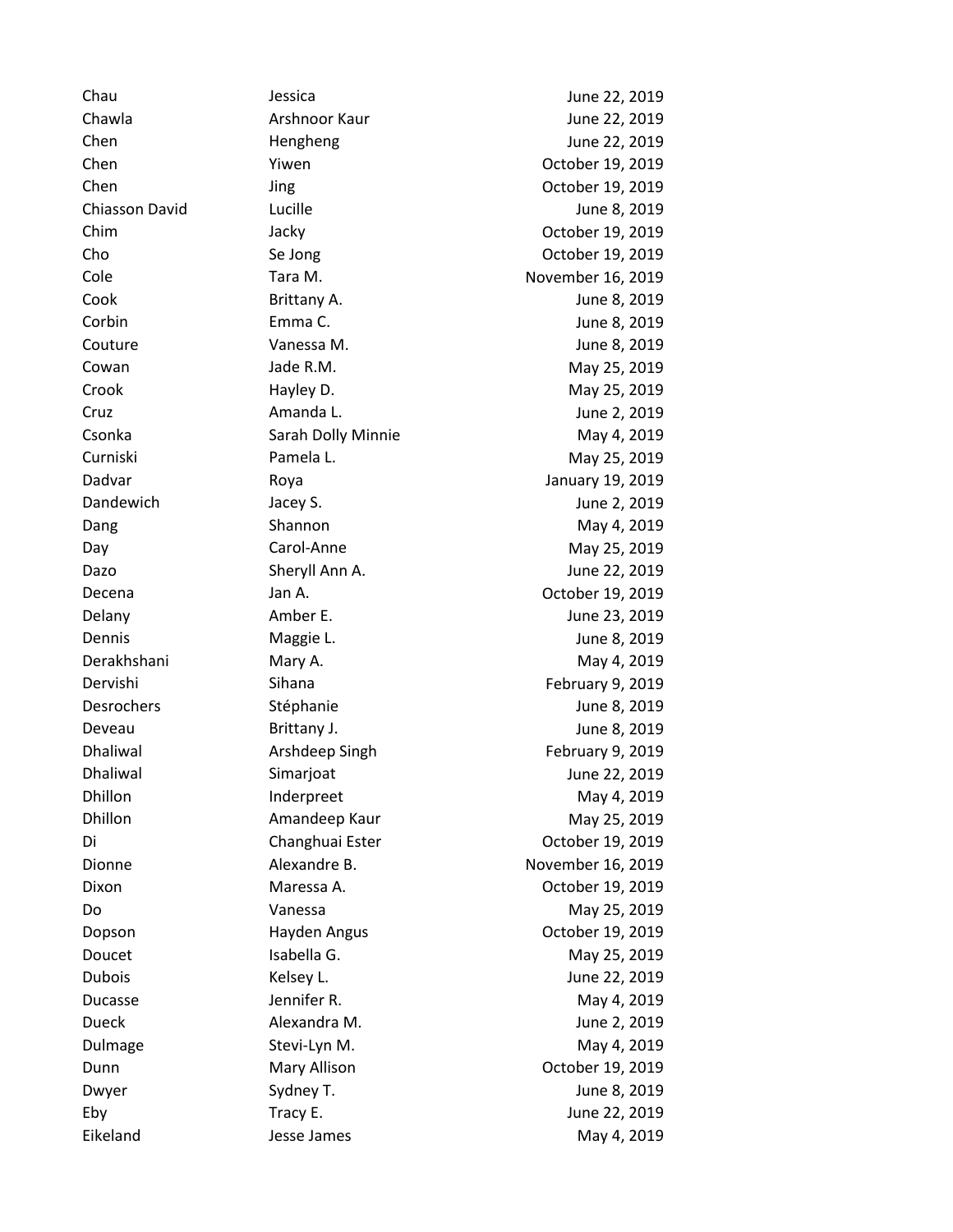Ellis **Ellis** Jennifer C. May 25, 2019 Erenler Sibel Sibel Cotober 19, 2019 Fairlie-Borwick Erin M. Communication Eric Erin M. Fazli Mahdieh October 19, 2019 Feltmate Della M. June 23, 2019 Francis Victoria L. June 23, 2019 Franzoni Joseph Joseph October 19, 2019 Frey Eduardo M. October 19, 2019 Gal Jenesse R. January 19, 2019 Gallant Brooke C. Brooke C. Service States and Brooke C. Gao Chan Chan Chan May 25, 2019 Garcha Kaifi October 19, 2019 Garcia **Adriana Carolina Carolina** June 22, 2019 Gill Ramandeep K. June 22, 2019 Goertzen Amber D. May 25, 2019 Gordon Warren (Matthew) Glen November 16, 2019 Gosselin Carolyn K. May 4, 2019 Gough Jennie M May 25, 2019 Grocholski Lee E. New York Lee E. Sunne 22, 2019 Guevara Vanessa June 2, 2019 Gulati Vikas Vikas October 19, 2019 Gullett **Kelsey E.** Kelsey E. **June 2, 2019** Gurash Cody E. June 22, 2019 Haidary Makoui Farshid **Farshid** Colombia 2019 Hanna Youssef June 23, 2019 Harms Alicia P. June 2, 2019 Harris Cassandra C. Contract Controller 19, 2019 Hassan Khalid **February 9, 2019** Hewitt **Diana B.** Diana B. Manus 1988, 2019 Hicks Jeff M. June 8, 2019 Hines **Diane** Diane **Diane Diane Diane October 19, 2019** Ho Cherilyn M. June 22, 2019 Ho Nguyen Thuy Trang May 4, 2019 Hoff **Susan D.** Susan D. Susan D. Susan D. Susan D. Susan D. Susan D. Susan D. Susan D. Susan D. Susan D. Susan D Hoffman Brittany A. Brittany A. May 25, 2019 Holdershaw Amanda M. June 23, 2019 Hou **Ruihang Communist Ruihang** Cotober 19, 2019 Houk Tanis M. The Second State State Control of the United States of the United States States States States States States States States States States States States States States States States States States States States St Howard Davina Beverley Doctober 19, 2019 Hoy Borba Priscila June 22, 2019 Hu Zhi October 19, 2019 Huang Shih-Hua Shih-Hua October 19, 2019 Hui Chun Man Chun Man May 4, 2019 Hundal Shubneet K. May 4, 2019 Ismael Jiyan S. February 9, 2019 Ivany Donna M. November 16, 2019 Izbasa Verona October 19, 2019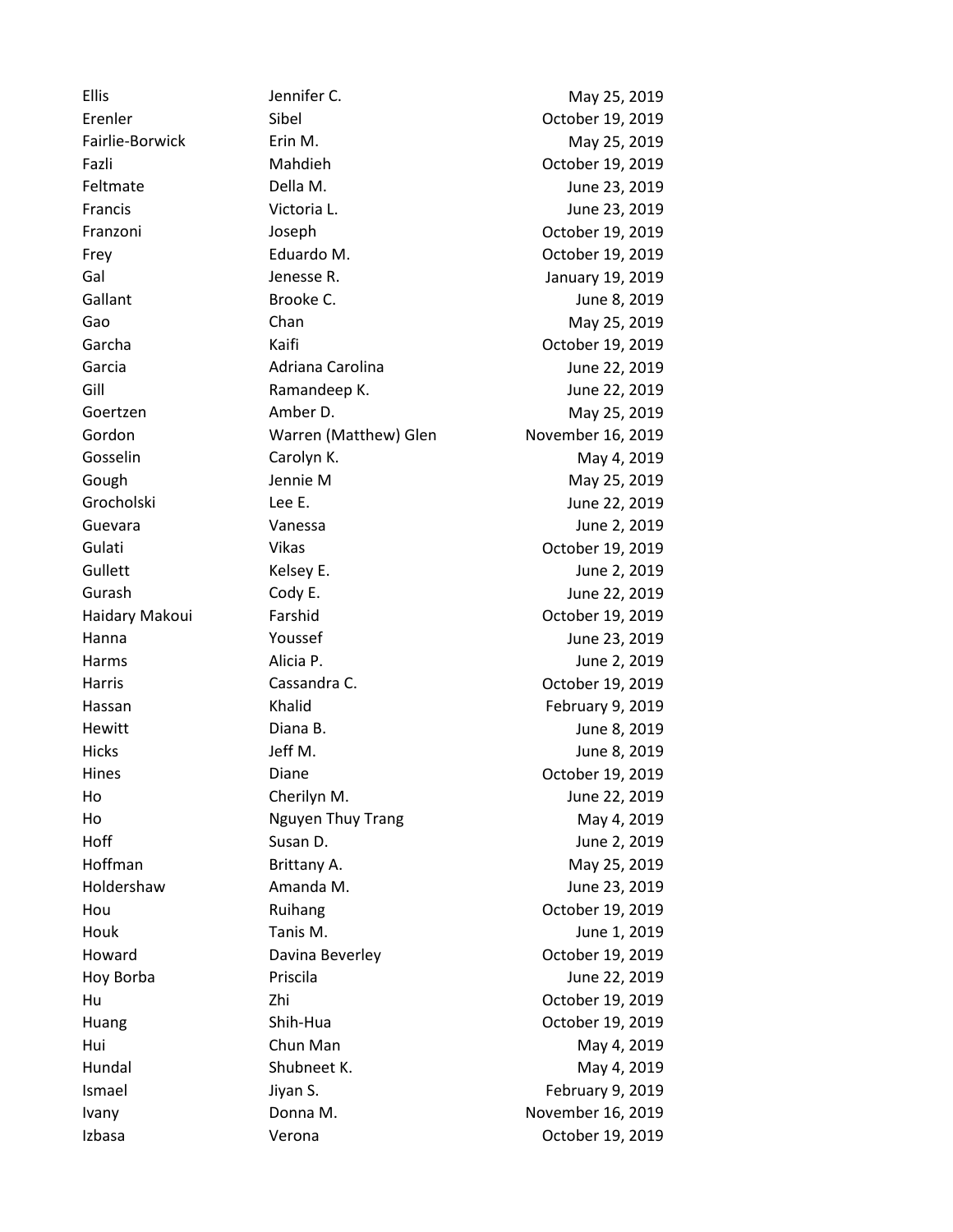Jabari Khormouji Nikku October 19, 2019 Jackson **Toni L.** Toni L. May 25, 2019 Jahani - Rahaei Reyhaneh May 4, 2019 Jalutharia Anjali June 22, 2019 Jandu Jadgip S. June 22, 2019 Janssen Heather M. May 25, 2019 Jarvinen Christina M. May 25, 2019 Jasmine October 19, 2019 Jassal Manveet **Manuel Manuel Manuel Manuel Manuel Manuel Manuel Control Control Control Manuel Manuel Manuel M** Jauw Jok Ying Cotober 19, 2019 Jeges Tamara L. Compared to the May 25, 2019 Johnson - Schiml Jessica L. June 1, 2019 Jollychan Athulya October 19, 2019 Jong May 25, 2019 Kalsi **Parminder** Parminder May 4, 2019 Kalsi **Upinder K.** October 19, 2019 Kang Shinwook Coroler 19, 2019 Kang Jiyoun Jiyoun Cotober 19, 2019 Kataria **Annie** Annie May 25, 2019 Kaur Gurpreet Gurpreet May 4, 2019 Kaur Harpreet Harpreet Coctober 19, 2019 Kaur **Harneet** May 25, 2019 Kaur **Ramandeep** Corober 19, 2019 Kaur Kiranpreet Charles Cotober 19, 2019 Kaur Simran P. October 19, 2019 Kaur Aishbir Aishbir Cotober 19, 2019 Kelly Sarah L. Sarah L. Sarah L. Sarah L. Sarah L. Sarah L. Sarah L. Sarah L. Sarah L. Sarah L. Sarah L. Sarah Khademi **Hooman** Hooman Coctober 19, 2019 Khan Umar A. Communications and the Umar A. Communications of the May 4, 2019 Kiani Afsoon June 22, 2019 Kim Junghyun Junghyun January 19, 2019 Kim Dong Hwan Dong Hwan October 19, 2019 Kitchen May 4, 2019 Alexa R. Klassen May 25, 2019 Kimberley A. May 25, 2019 Klassen Eryn M. Communication Eryn M. Klaver **Sarah Michelle** Communication Corober 19, 2019 Klein Miriam Miriam Cotober 19, 2019 Kocon **Ashlee M.** Ashlee M. May 25, 2019 Koshelyev **Artur** Artur **Communist Communist Communist Communist Communist Communist Communist Communist Communist Communist Communist Communist Communist Communist Communist Communist Communist Communist Communist Communi** Kowalczuk Krzysztof January 19, 2019 Krahn Leslie K. Corollace Communication Corollace Corollace Corollace Corollace Corollace Corollace Corollace Corollace Corollace Corollace Corollace Corollace Corollace Corollace Corollace Corollace Corollace Corollace Co Krainikova Iuliia October 19, 2019 Krzyzanowski Adam T. May 4, 2019 Kumar Jagriti Jagriti May 25, 2019 Kumar May 4, 2019 Kyle Tara D. February 9, 2019 Labbé Chantale Chantale June 8, 2019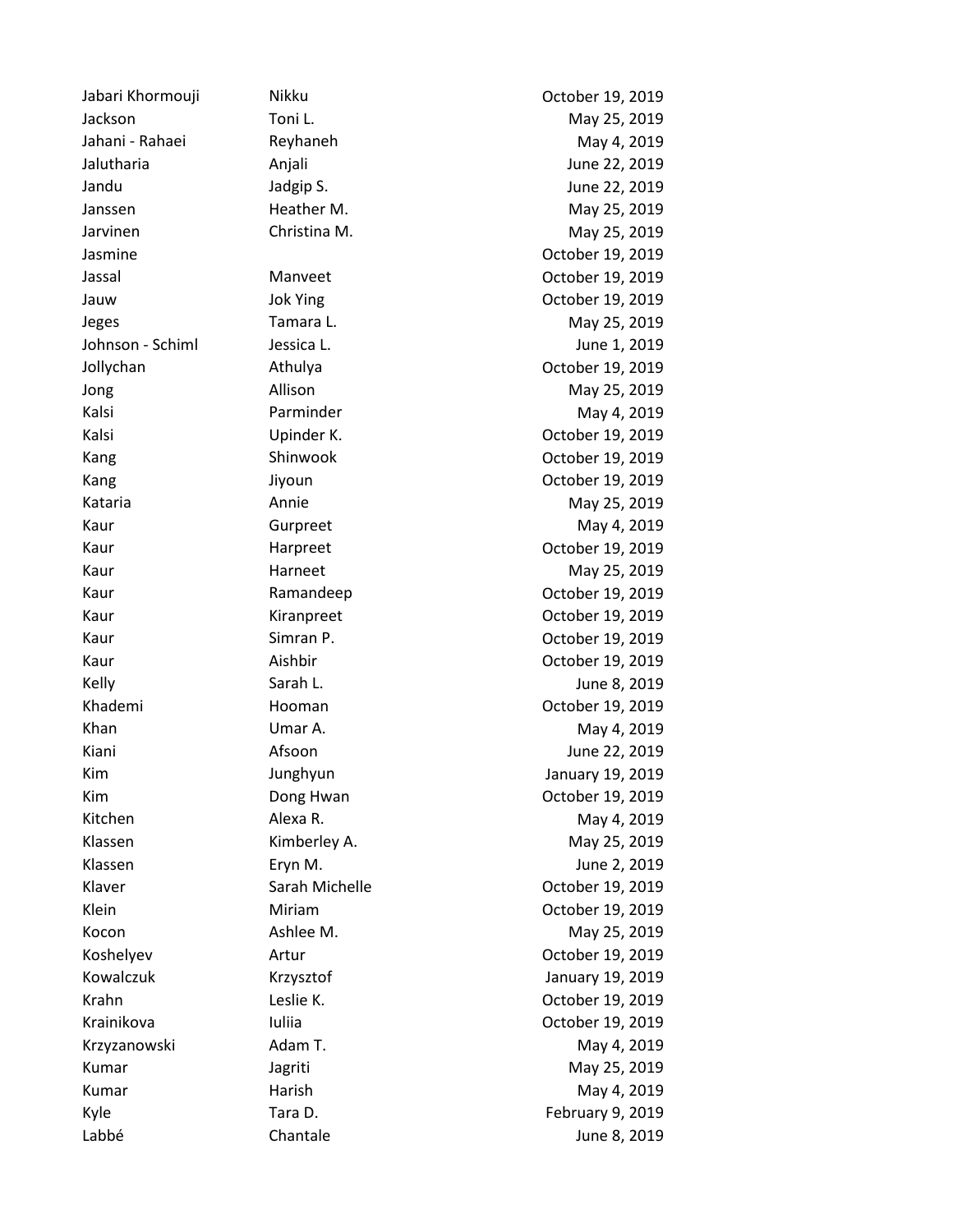LaFleur Rémi June 8, 2019 Lai Nancy October 19, 2019 Laimite Karen Karen May 4, 2019 Lamarre Katy June 8, 2019 Lambey Swati Swati Chambey Swati Chamber 19, 2019 Latham Karen M. May 25, 2019 Latoza Caterin L. Caterin L. San Annual Latoza Caterin L. San Annual Lune 2, 2019 Laube Kelsey V. Nay 25, 2019 Lavallee Yukiko January 19, 2019 Law Martin Wai Keung January 19, 2019 Law **Amber C.** Amber C. Amber C. Amber C. Amber C. And Amber C. And Amber C. And Amber C. And Amber C. And Amber C Lawrence Quinton O. June 8, 2019 Lawrence Shelley A. Shelley A. Shelley A. Shelley A. Shelley A. Shelley A. Shelley A. Shelley A. Shelley A. Shelley A. Shelley A. Shelley A. Shelley A. Shelley A. Shelley A. Shelley A. Shelley A. Shelley A. Shelley A. Shel LeBlanc Sara E. June 23, 2019 LeBlanc Manon R. June 8, 2019 LeBlanc Marilyn Marilyn November 16, 2019 LeCompte Stephanie June 8, 2019 Legere Nicholas M. Nicholas M. Shanghai March 2019 Leow Zechariah October 19, 2019 Letwin **Amber J.** Amber J. May 4, 2019 Li Dongyang January 19, 2019 Li Fan Fan May 25, 2019 Lin Song Song May 25, 2019 Ling May 4, 2019 Liu Xiaoyi (Lindsay) June 22, 2019 Loucif Nassima October 19, 2019 Lovely **Zulekha Akter** October 19, 2019 Lu Lin June 22, 2019 Luddu Rajbir S. June 2, 2019 Luo Heng Heng May 4, 2019 Luu Vivian H. January 19, 2019 Ly Christine Christine Christian Christian Christian Corollary Detober 19, 2019 Macatula **Nikki R.** Nikki R. June 2, 2019 MacIsaac Claudia D. June 8, 2019 Mahdavian Mehrdad October 19, 2019 Mainar Riano Javier June 22, 2019 Maldemay **Laurie Anne Laurie Anne** January 19, 2019 Manak Nabdeep K. January 19, 2019 Maniparambil Joseph October 19, 2019 Manzano **Marie France T.** Marie France T. Marchinko Jeffrey D. May 25, 2019 Marcinek James A. May 25, 2019 Marin Jorge Jorge Detober 19, 2019 Martel Janie-France June 8, 2019 Martin **Martin** Nancy M. **Martin** June 22, 2019 Marulanda Alicia October 19, 2019 Masrur **Iffat S.** May 25, 2019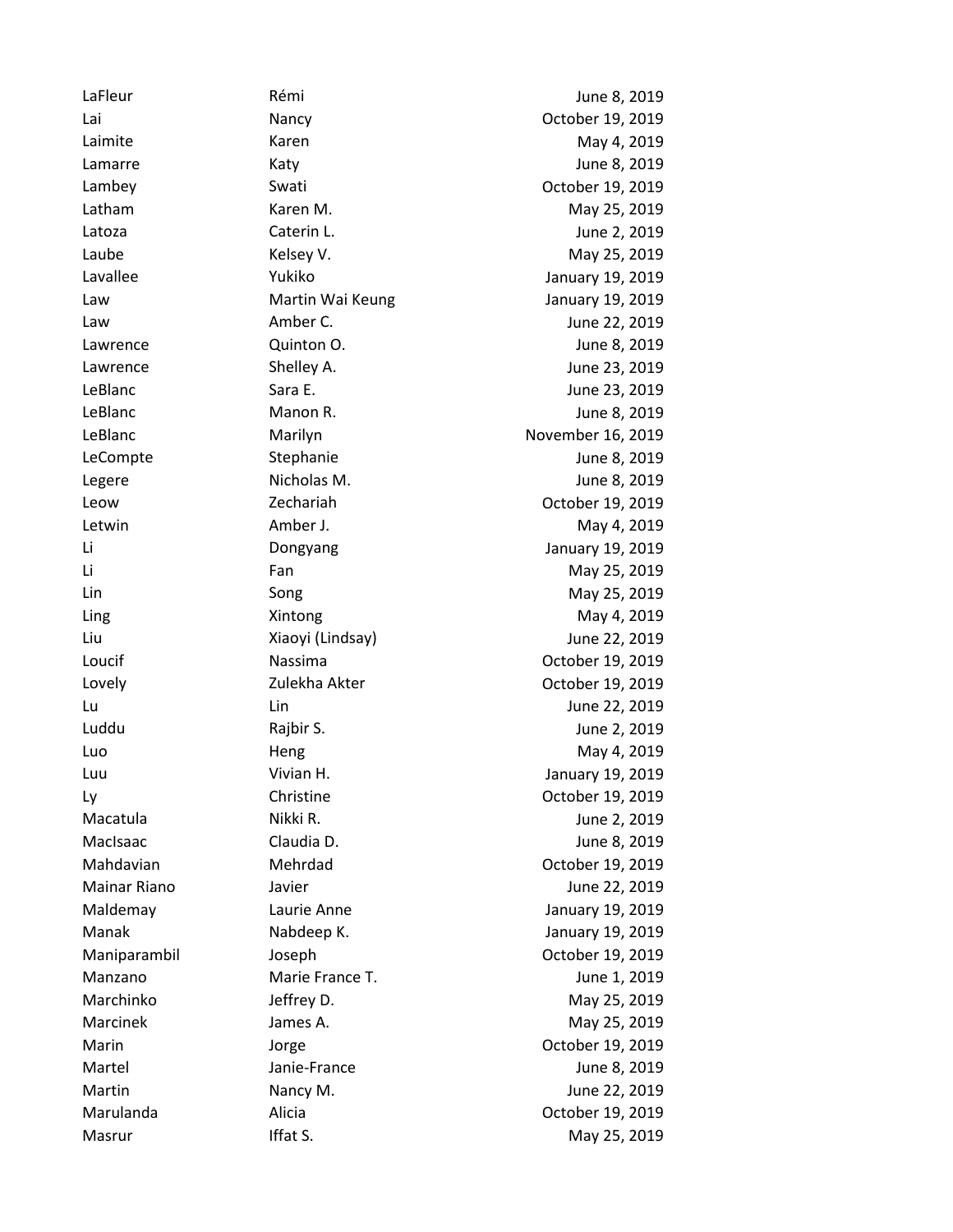Matheson Cameron G. November 16, 2019 Maunula **Andrea J.** Andrea J. Colober 19, 2019 Mavi Manpreet Kaur May 25, 2019 Mawson Christopher J. June 22, 2019 May **Ashlei M. Communist Communist May Communist Communist Communist Communist Communist Communist Communist Communist Communist Communist Communist Communist Communist Communist Communist Communist Communist Communist** Mayer **Puneeta** Puneeta May 4, 2019 Mayne Elisabeth R. May 4, 2019 McCallum Brandon June 8, 2019 McCrea **Kate V. Kate V. Communist Constructs** Corresponding McCrea McDermaid Melissa November 16, 2019 McDonald Matthew T. Coronald Matthew T. Coronal McDonald Device Matthew T. McEwen Danielle K.M. June 1, 2019 McLean Philip C. Contract Philip C. McPherson-McLean Adrian T. Adrian T. Adrian Media 23, 2019 Medwid Tiffany B. Triffany B. The 2, 2019 Mendizabal **Nora Elizabeth Nora Elizabeth** February 9, 2019 Meneses Romeo Tolentino May 25, 2019 Meng Shujun Shujun Meng May 4, 2019 Merchant Sheena Sheena May 25, 2019 Meretsky **Alyssa M.** Alyssa M. Alyssa M. Alyssa M. Alyssa M. Alyssa M. Alyssa M. Alyssa M. Alyssa M. Alyssa M. Alyssa M. Alyssa M. Alyssa M. Alyssa M. Alyssa M. Alyssa M. Alyssa M. Alyssa M. Alyssa M. Alyssa M. Alyssa M. A Mikhaiel Reham Reham October 19, 2019 Min Hunki Hunki January 19, 2019 Mintz Sydney L. Sydney L. May 25, 2019 Mohammad Faizan Faizan Cotober 19, 2019 Moir Emily B. June 23, 2019 Molabecirovic Jasmina October 19, 2019 Molyneux Emily K. Communication Control and Molyneux June 22, 2019 Momenpour Fariba June 22, 2019 Moncrief - Wood Samantha A. Correspondent Correspondent Correspondent Correspondent Correspondent Corresponden Moorehead Joel Joel January 19, 2019 Murchie Cortney A. May 25, 2019 Ng Katrina L. October 19, 2019 Nguyen Khue Khue November 16, 2019 Nguyen **Nhuy N.** Nhuy N. **Canada Communist Communist Communist Communist Communist Communist Communist Communist Communist Communist Communist Communist Communist Communist Communist Communist Communist Communist Communist** Nguyen Truc Thi Thuy Cotober 19, 2019 Noury Mahdy Mohamed Ahmed January 19, 2019 Ochi Hamida June 8, 2019 Ohadugha Chibuike A. October 19, 2019 O'Hara Brent D. Brent D. May 4, 2019 O'Hare Kevin L.C. Communication Corober 19, 2019 Okada Jasmine L. February 9, 2019 Olvera Cervantes Daniela L. June 22, 2019 Osika Bobbi Rae February 9, 2019 Osman **Amel A.** Amel A. Corober 19, 2019 Ouellette Alyssa M. May 25, 2019 Page Kendra D. Kendra D. November 16, 2019 Pahl Janessa B.M. Janessa B.M. June 22, 2019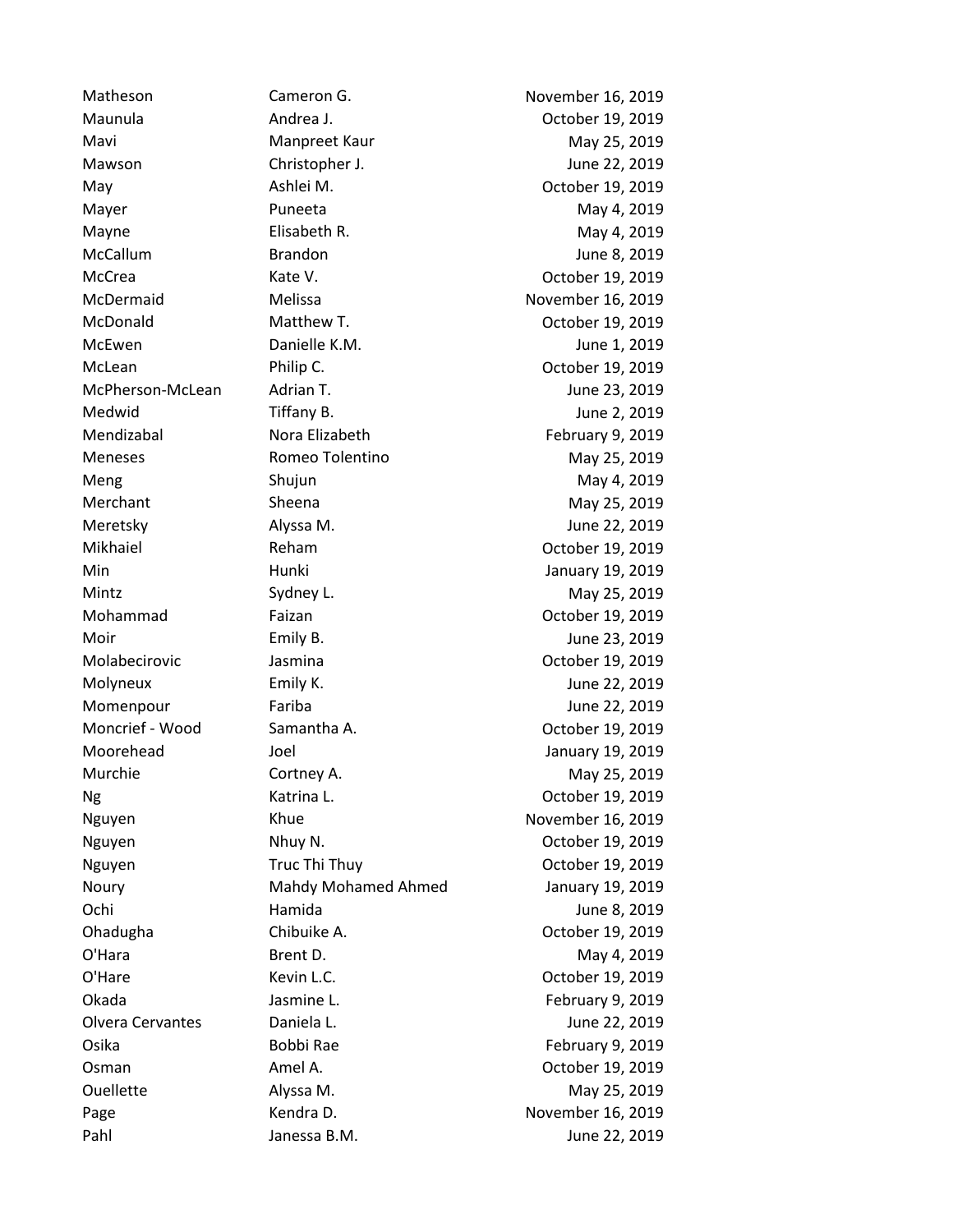| Panahi            | Bahareh               | May 25, 2019     |
|-------------------|-----------------------|------------------|
| Panganiban        | Keizel Kim M.         | May 25, 2019     |
| Pangilinan        | Julius                | June 2, 2019     |
| Pannu             | Amandeep K.           | October 19, 2019 |
| Panter            | Marta K.              | May 25, 2019     |
| Papastratis       | Malamatenia           | February 9, 2019 |
| Park              | Taewoong              | June 22, 2019    |
| Parr              | Bailey T.             | May 25, 2019     |
| Patel             | Jashminkumar S.       | May 4, 2019      |
| Patel             | Sweta                 | May 4, 2019      |
| Patel             | Khevana Brijesh Kumar | May 25, 2019     |
| Patel             | Minal                 | October 19, 2019 |
| Peaker            | Courtney              | May 4, 2019      |
| Pentney           | Beth A.               | May 4, 2019      |
| Pepin             | Eric Lam              | May 4, 2019      |
| Pham              | David                 | October 19, 2019 |
| Pinco             | Marc L.               | May 25, 2019     |
| Pinheiro          | Christine A.          | October 19, 2019 |
| Pirani            | Farhat S.             | January 19, 2019 |
| Pollard           | Julian I.             | June 2, 2019     |
| Poon              | Rebecca               | June 2, 2019     |
| Potter            | Jessica L.            | June 8, 2019     |
| Prajapati         | Deep Ashokbhai        | October 19, 2019 |
| Quach             | Johnson               | October 19, 2019 |
| Qureshi           | Altaf A.              | October 19, 2019 |
| Raffoul           | Anna                  | October 19, 2019 |
| Rahbari Aghdam    | Roghieh (Roghy)       | October 19, 2019 |
| Richardson        | Patricia M.           | May 25, 2019     |
| Ringlein          | Harley J.             | June 1, 2019     |
| Rivera            | La Reyn A.            | June 22, 2019    |
| Roach             | Annamaria             | October 19, 2019 |
| Robertson         | Geri-rae L.           | May 25, 2019     |
| Roche             | Mark D.               | June 2, 2019     |
| Rodella           | Maria Katrina         | June 2, 2019     |
| Rohozina          | Kateryna              | May 4, 2019      |
| Rossi             | Marina A.             | May 4, 2019      |
| Rucchin           | Charlene A            | May 25, 2019     |
| Sagoo             | Priya                 | May 4, 2019      |
| Sahadeo           | Brandon D.            | October 19, 2019 |
| Sahota            | Sukhchain K.          | May 25, 2019     |
| Saleem            | Amjad                 | June 1, 2019     |
| Salpietro         | Alessandro G.         | October 19, 2019 |
| Samiei Bourkheili | Erfan                 | June 22, 2019    |
| Sandhu            | Prabhjot K.           | June 22, 2019    |
| Sandhu            | Gurpreet S.           | October 19, 2019 |
| Sandhu            | Harmeet K.            | October 19, 2019 |
| Sarwari           | Samira                | May 25, 2019     |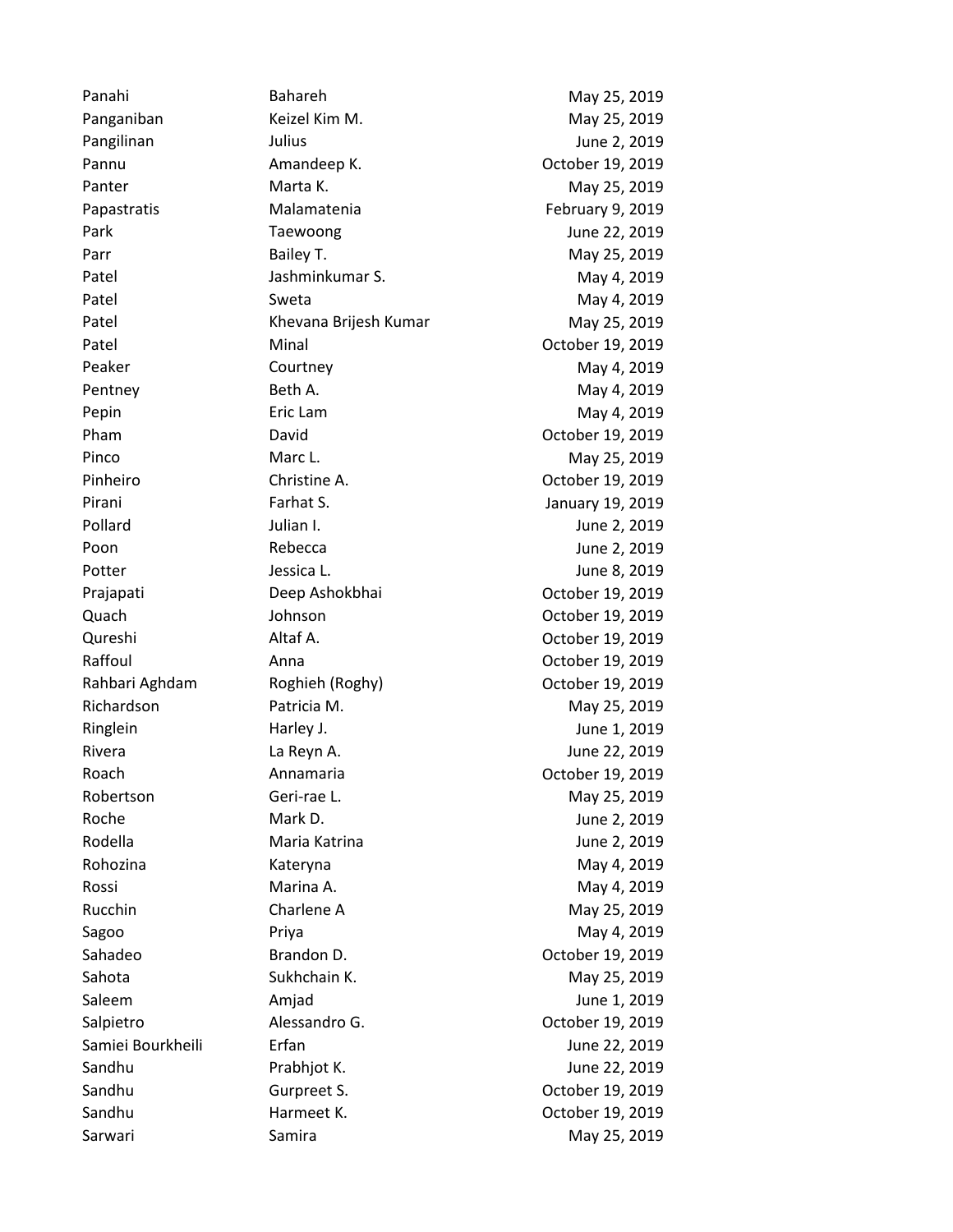Schrader **Katlyn S.** Christian Matter Control of the Matter State State State State State State State State State State State State State State State State State State State State State State State State State State State Sedor **Samantha M.** Samantha M. May 4, 2019 Sellathurai Jeeva May 4, 2019 Shad Mubeen A. Mubeen A. May 25, 2019 Shah Sapna Gaurav May 4, 2019 Shaikh Sadiyah Bibi May 4, 2019 Sharma **Navdeep** Navdeep June 2, 2019 Sharma **The Yogesh Communist Communist Communist Communist Communist Communist Communist Communist Communist Communist Communist Communist Communist Communist Communist Communist Communist Communist Communist Communist Com** Sheikholeslami Farzad Cotober 19, 2019 Shi Zijun Zijun October 19, 2019 Shinh Priya Priya May 4, 2019 Sim **Taryn C.** Carryn C. **Carryn C.** Carryn C. **Carryn C.** Carryn C. **Carryn C.** Carryn C. Carryn C. Carryn C. Carryn C. Carryn C. Carryn C. Carryn C. Carryn C. Carryn C. Carryn C. Carryn C. Carryn C. Carryn C. Carryn C. C Singh Hasanpreet February 9, 2019 Singh Sarbjit Sarbjit May 4, 2019 Singh Rajwinder Rajwinder May 4, 2019 Singh Gurpartap Gurpartap Cotober 19, 2019 Singh Sukhpreet Sukhpreet May 25, 2019 Singh Deepak Deepak June 22, 2019 Singh Gurnoor Gurnoor Controller 19, 2019 Skeffington Jennifer M. Skeffington June 23, 2019 Smith Emmitt J. Smith Smith Bank Control and The B. 2019 Smith Cole W. Cole W. May 25, 2019 Smith Sheena J. Sheena J. May 25, 2019 Smith Teresa L. Teresa L. May 4, 2019 Smith Laura M.J. June 23, 2019 Smith Courtney A. Courtney A. Smith Courtney A. Courtney A. Courtney A. Court A. Court A. Court A. Court A. Court A. Court A. Court A. Court A. Court A. Court A. Court A. Court A. Court A. Court A. Court A. Court A. Court Stevens Kevin T.W. June 22, 2019 Stewart **Angelita A. Communist A. Communist A. Communist A. Communist A. Communist A. Communist A. Communist A. Communist A. Communist A. Communist A. Communist A. Communist A. Communist A. Comm** Storz **Indra M. Indra M. October 19, 2019** Surendran Anandakrishnan K. October 19, 2019 Suva Carmela S. Carmela S. Carmela S. Controller 19, 2019 Sweeney **John E.** John E. Sweeney **February 9, 2019** Sy Farrah February 9, 2019 Syed **Rayees Ahmed** May 4, 2019 Taheri - Shirazi Maryam October 19, 2019 Taib **Heleen** Heleen May 25, 2019 Taylor Shannon J. Shannon J. May 4, 2019 Taylor-Wilson Kourtney D. May 25, 2019 Tellier Jana Jana May 25, 2019 Thakkar Jignesh A. Shankar Hakkar Jignesh A. Thakkar February 9, 2019 Thandi Jaspreet K. May 4, 2019 Tharmabala Tharmika October 19, 2019 Theriault **Katherine A.** Corober 19, 2019 Thibodeau Justin T. Justin T. June 8, 2019 Thind Simran K. Simran K. May 4, 2019 Thomas Courtney H. Courtney H. Share 2, 2019 Thompson Bethany D. May 25, 2019